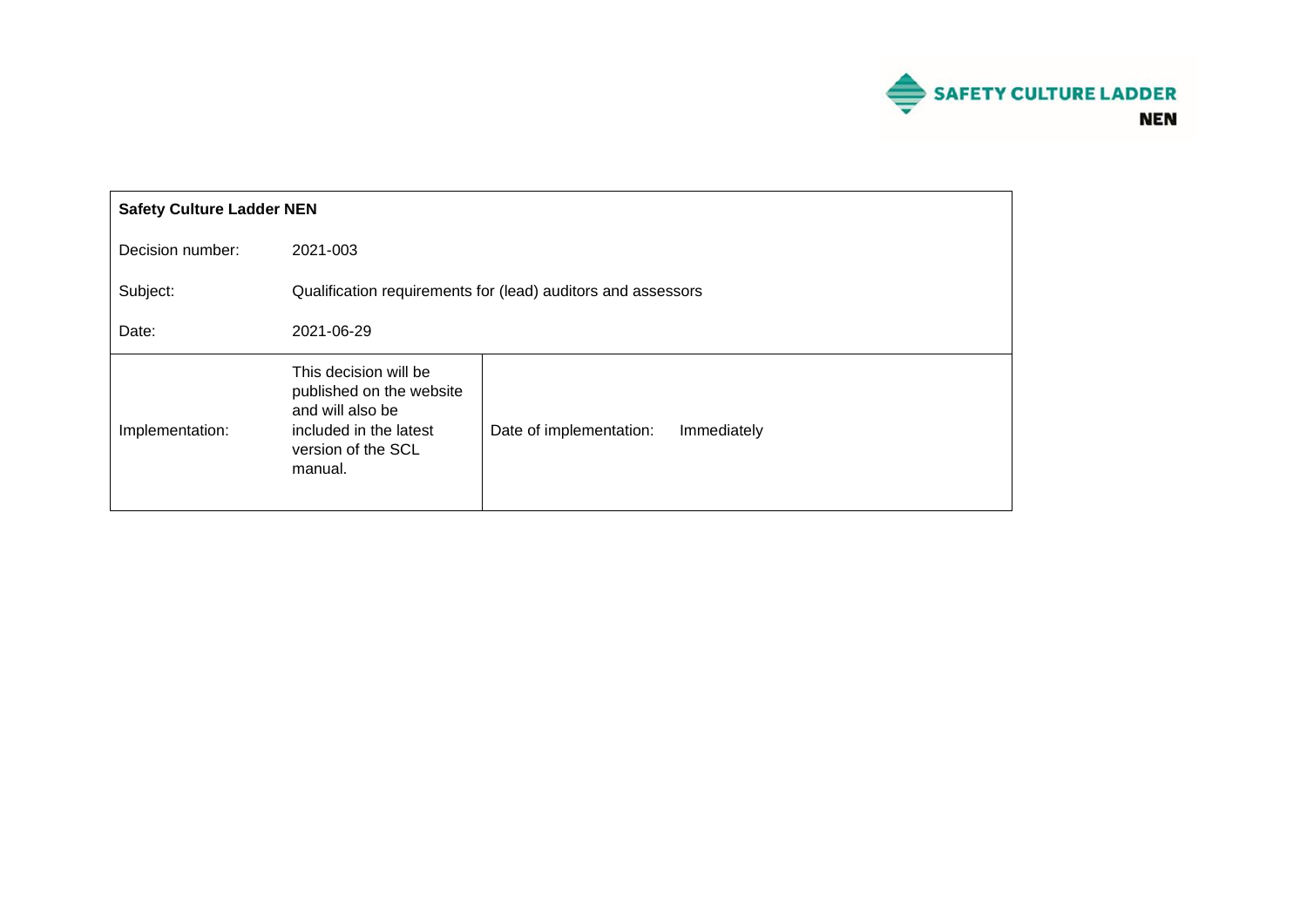

# Qualification requirements for (lead) auditors and assessors

#### **1. Requirements for lead auditors and auditors**

Audits on the SCL are performed by an audit team, whereby not all desired skills and qualifications must be fully present in all auditors, but must be fully present in the team. For example: if the audit is performed in the 'Rail' sector, it is not necessary (of course it is allowed) that both auditors have knowledge of the 'Rail' sector. This knowledge must be present in only one of the two.

Reading guide for the table below: if the column 'lead auditor' contains a 'Yes', this means that the lead auditor must meet this requirement. If the column 'auditor' contains a 'Yes', this means that the auditor must meet this requirement.

If there is only a 'Yes' in the column 'team', this means that at least 1 of the team members must meet this requirement, regardless of whether this is the lead auditor or the auditor.

#### **Requirements for knowledge and training from step 1**

The lead auditor (team leader) prepares the audit and is in charge of the audit process, the introduction and conclusion of the audit. The judgment is formed jointly between lead auditor and auditor.

| <b>Requirements</b>                                                                                      | <b>Criteria</b>                                                                                                            | <b>Review</b>                                                                                        | (*) Lead<br>auditor<br>(team<br>leader) | <b>Auditor Team</b> |  |
|----------------------------------------------------------------------------------------------------------|----------------------------------------------------------------------------------------------------------------------------|------------------------------------------------------------------------------------------------------|-----------------------------------------|---------------------|--|
| Level of<br>working and<br>thinking that is<br>at least equal<br>to higher<br>professional<br>education. | Completed higher vocational education or<br>equivalent through education or experience.                                    | • Diploma<br>$\bullet$ CV<br>• If not demonstrable by diploma or CV: an assessment                   | Yes                                     | Yes                 |  |
| Knowledge and<br>understanding of<br>managing health<br>and safety risks                                 | Auditor is a Safety Expert holding an OH&S diploma<br>(Dutch MvK or HvK), or equivalent through<br>education or experience | OH&S diploma (Dutch MvK or HvK or equivalent<br>through education or experience))<br>CV<br>$\bullet$ | Yes                                     |                     |  |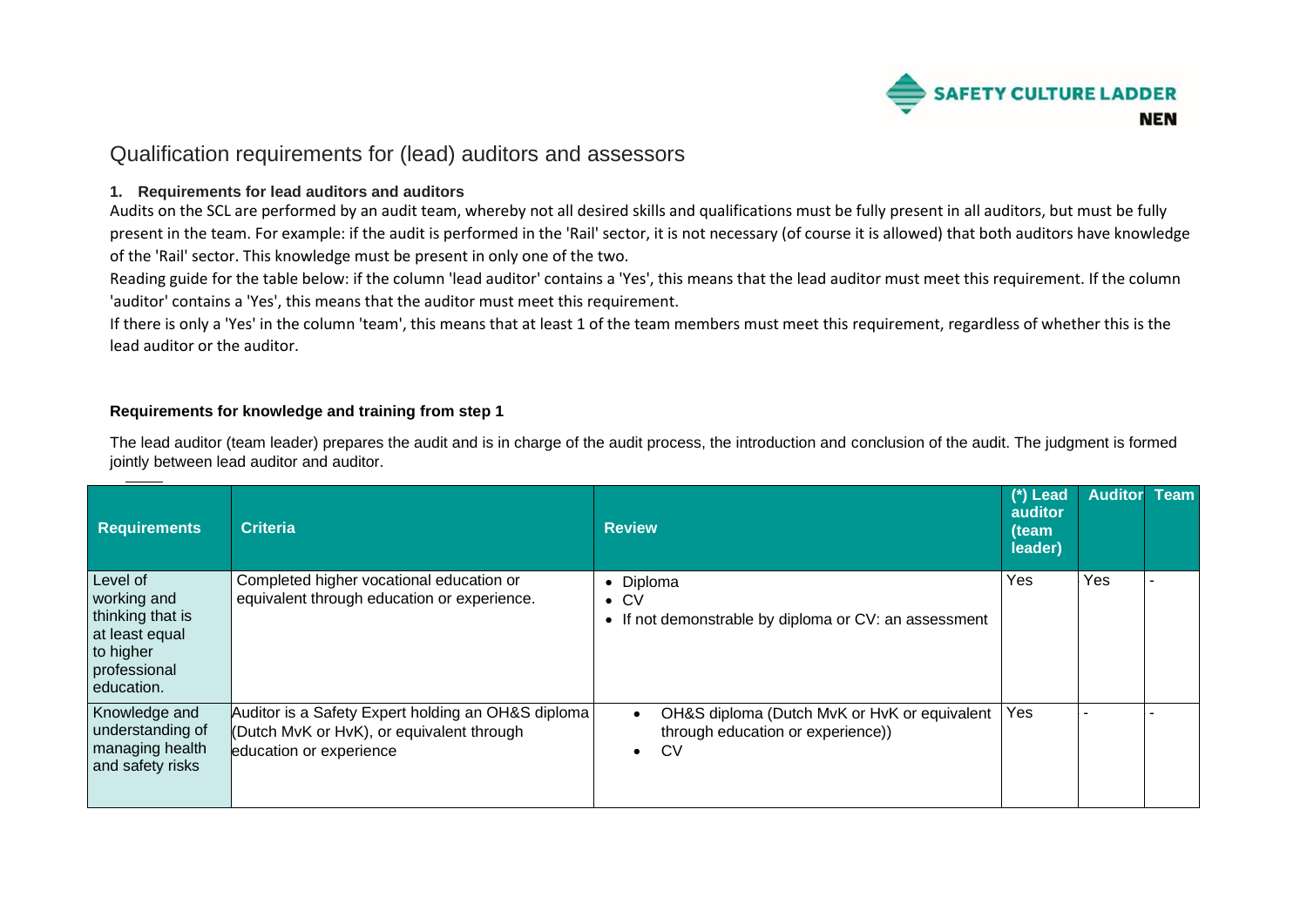

| <b>Requirements</b>                                                                           | <b>Criteria</b>                                                                                                                                                                                                                                                                                                                                                                                                                            | <b>Review</b>                                                                                                                                                    | (*) Lead<br>auditor<br>(team<br>leader) | <b>Auditor</b> | <b>Team</b> |
|-----------------------------------------------------------------------------------------------|--------------------------------------------------------------------------------------------------------------------------------------------------------------------------------------------------------------------------------------------------------------------------------------------------------------------------------------------------------------------------------------------------------------------------------------------|------------------------------------------------------------------------------------------------------------------------------------------------------------------|-----------------------------------------|----------------|-------------|
| Qualification<br>leadauditor<br>(teamleader)                                                  | Completed Lead Assessor Course (LAC 17021).<br>Qualified for QMS/SMS.<br>If the leadauditor is not qualified for QMS/SMS,<br>qualification on the basis of 'qualified SCL auditor' is<br>also possible. This is subject to the requirement that<br>the leadauditor must have audited at least 15 days<br>on the SCL in the past two years.<br>At least 3 years of relevant work experience in the<br>field of H&S or behavior and culture. | Diploma<br>For QMS/SMS, the leadauditor must have audit<br>experience related to ISO 17021.<br>For SCL qualification: monitoring by CB / audit log.<br>$\bullet$ | Yes                                     |                |             |
| Qualification<br>auditor                                                                      | (internal) audit course with demonstrably<br>independent performance of audits (these may also<br>be internal audits).<br>At least 3 years of relevant work experience in the<br>field of H&S or behavior and culture.                                                                                                                                                                                                                     | Participation certificate (internal) audit course.<br>$\bullet$<br>Monitoring by CB / Audit log.<br>$\bullet$                                                    |                                         | yes            |             |
| Is familiar with the<br>principles and<br>contents of the<br><b>Safety Culture</b><br>Ladder. | Has knowledge of:<br>Certification scheme SCL.<br>$\bullet$<br>Auditor guideline SCL.<br>$\bullet$<br>Manual SCL.<br>$\bullet$<br>Other additional SCL documents<br>$\bullet$                                                                                                                                                                                                                                                              | Attendance<br>$\bullet$<br><b>CB</b> reviews<br>Review audit reports CB                                                                                          | Yes                                     | Yes            |             |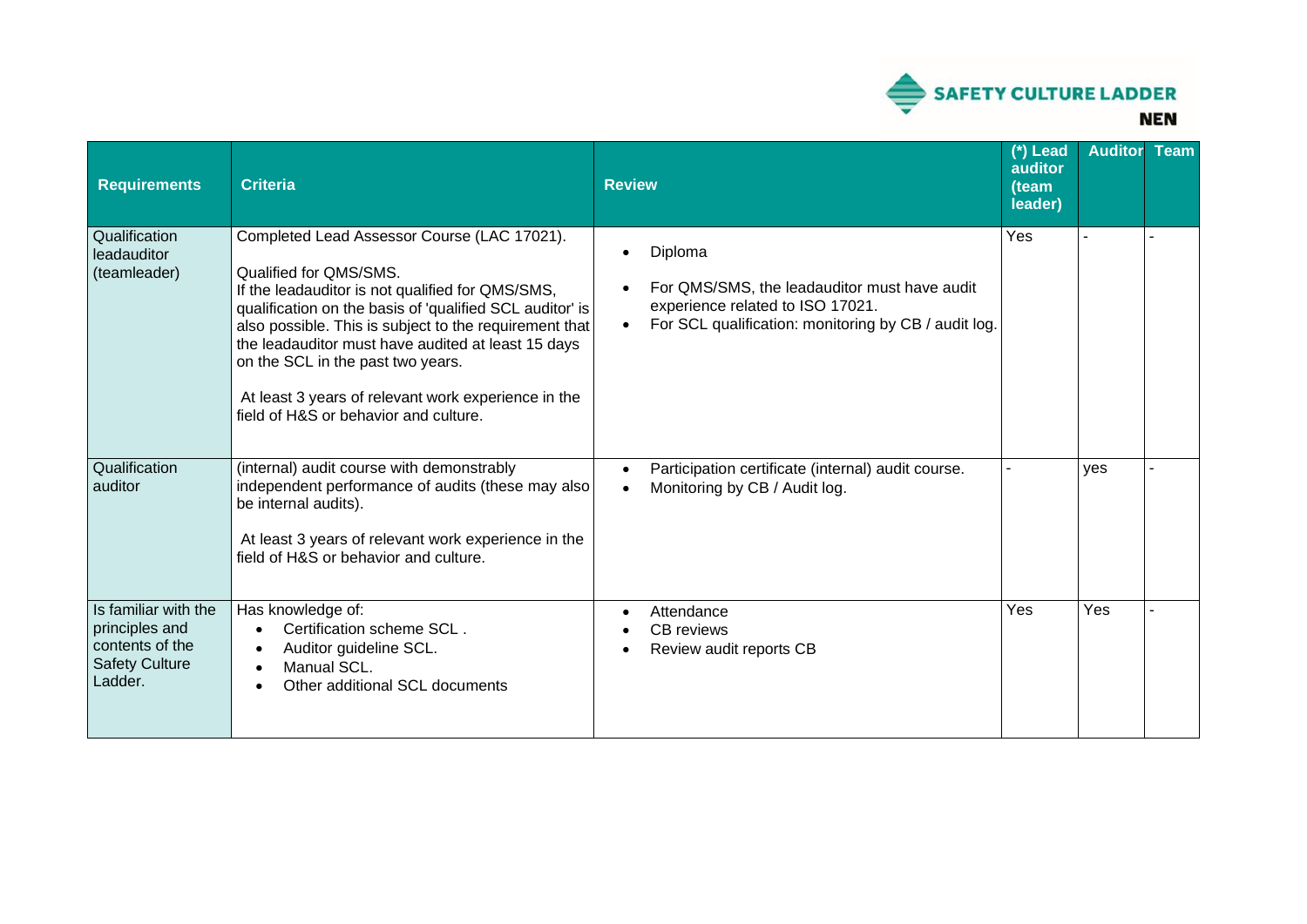

| <b>Requirements</b>                                                                             | <b>Criteria</b>                                                                                                                                                                                                               | <b>Review</b>                                                                   | (*) Lead<br>auditor<br>(team<br>leader) | <b>Auditor</b> | <b>Team</b> |
|-------------------------------------------------------------------------------------------------|-------------------------------------------------------------------------------------------------------------------------------------------------------------------------------------------------------------------------------|---------------------------------------------------------------------------------|-----------------------------------------|----------------|-------------|
| Official 2-day SCL<br>auditor training                                                          | Has demonstrably completed the training.                                                                                                                                                                                      | Participation certificate NEN<br>$\bullet$                                      | Yes                                     | Yes            |             |
| Two audit days<br>for accompanying<br>an experienced<br><b>Safety Culture</b><br>Ladder auditor | Has demonstrably accompanied an experienced<br>SCL auditor during two audit days. Or if not<br>possible to organize: has participated in an<br>alternative kick-off training in consultation with<br>NEN.                     | Auditplan<br>$\bullet$<br>Participation the kick-off training                   | Yes                                     | Yes            |             |
| Familiar with the<br>health and safety<br>risks in the sector<br>and country.                   | Familiar with the safety and health risks in<br>$\bullet$<br>the sector (rail, energy, housing,<br>healthcare, etc.)<br>Familiar with best practices in the sector.<br>Familiar with the culture of the country<br>concerned. | Attendence<br>٠<br>CB reviews<br>Review audit reports<br><b>CV</b><br>$\bullet$ |                                         |                | Yes         |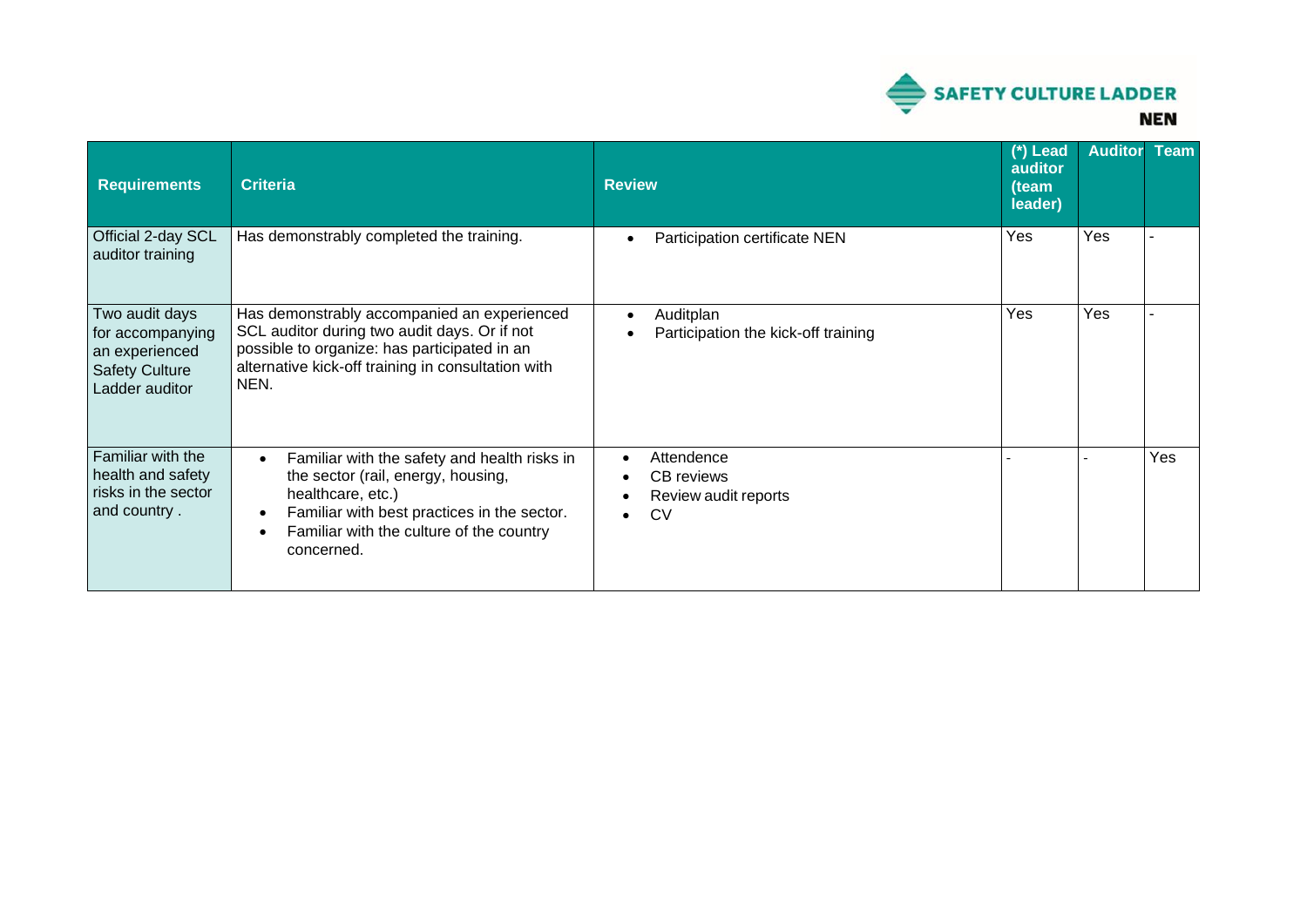

## **Additional requirements for knowledge and training from step 4**

| <b>Requirements</b>                                                     | <b>Criteria</b>                                                                                                                                                                                                                                    | <b>Review</b>                 | $(*)$ Lead<br>auditor<br>(team | <b>Auditor</b> | <b>Team</b> |
|-------------------------------------------------------------------------|----------------------------------------------------------------------------------------------------------------------------------------------------------------------------------------------------------------------------------------------------|-------------------------------|--------------------------------|----------------|-------------|
| Auditor completed<br>the masterclass<br>SCL "what is 4/5"<br>culture".  | Has demonstrably completed the training.                                                                                                                                                                                                           | Participation certificate NEN | Yes                            | Yes            |             |
| Auditor has<br>extensive audit<br>experience with the<br>Safety Ladder. | The (lead) auditor has audited at least 25<br>days on step 3 in the past year, performed<br>at a minimum of 2 companies.<br>The (lead) auditor has audited at least 15<br>days on step 3 in the past year, carried out<br>at at least 2 companies. | Audit log                     | Yes                            | Yes            |             |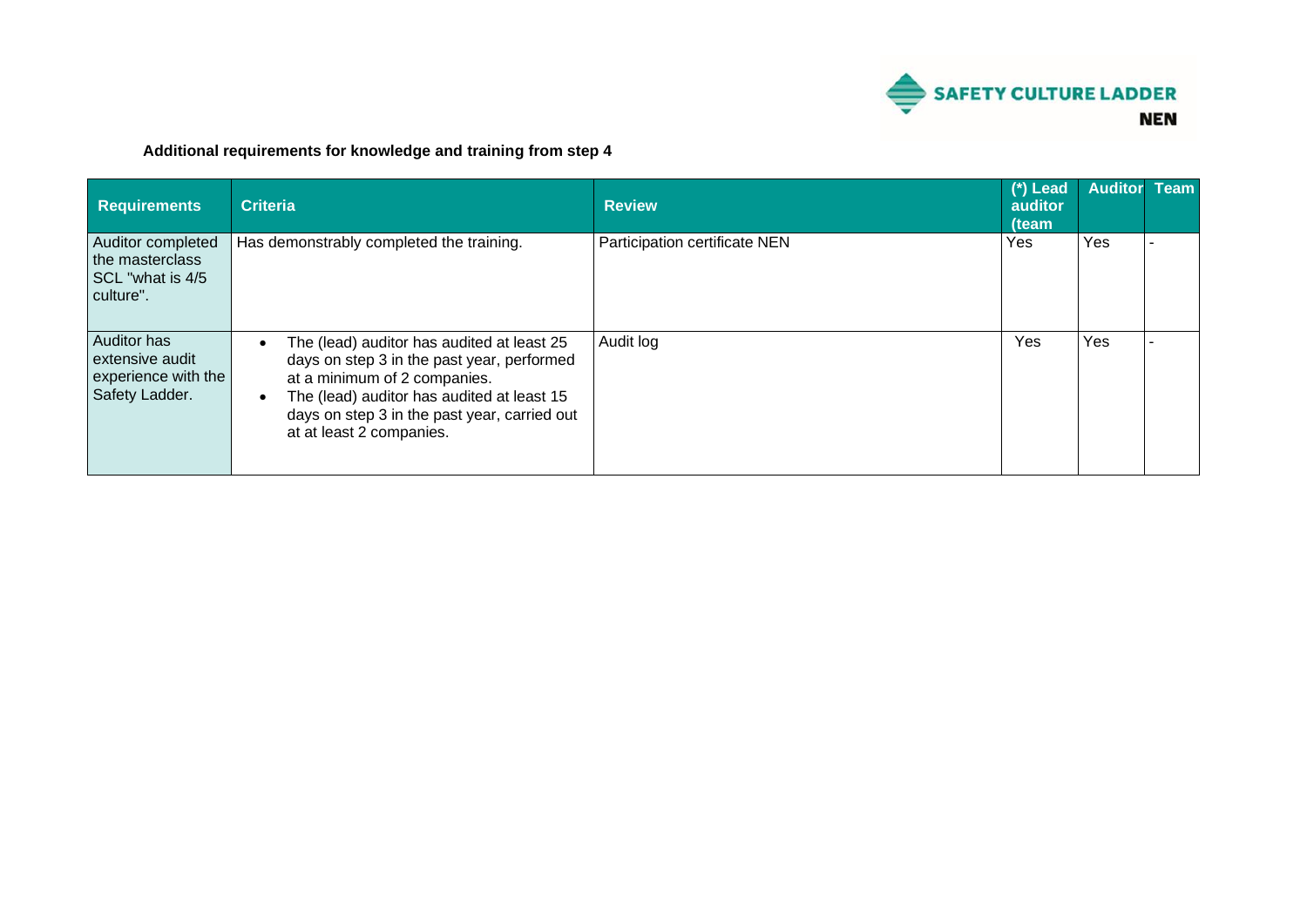

### **Skills requirements from step 1**

| <b>Requirements</b>                                                                                        | <b>Criteria</b>                                                                                                                                                                                                                                                      | <b>Review</b>                                                                                                                                                                                                                                                                                                                       | (*) Lead<br>auditor<br>(team<br>leader) | <b>Auditor</b> | <b>Team</b> |
|------------------------------------------------------------------------------------------------------------|----------------------------------------------------------------------------------------------------------------------------------------------------------------------------------------------------------------------------------------------------------------------|-------------------------------------------------------------------------------------------------------------------------------------------------------------------------------------------------------------------------------------------------------------------------------------------------------------------------------------|-----------------------------------------|----------------|-------------|
| <b>Auditor has</b><br>experience with<br>management<br>systems.                                            | Knows the difference between<br>management systems and the SCL, so<br>that the SCL audit is performed according<br>to the SCL methodology and not<br>according to a management system audit.                                                                         | Participation certificate NEN of the Official 2-day SCL<br>auditor training                                                                                                                                                                                                                                                         | Yes                                     | Yes            |             |
| Auditor has<br>sufficient<br>language skills to<br>communicate at<br>all levels within an<br>organization. | Auditor has excellent written and spoken<br>$\bullet$<br>command of the primary language used in<br>the organisation (also in the workplace)<br>The level of language proficiency is at<br>least B <sub>2</sub> .<br>Can have a pleasant conversation<br>(dialogue). | <b>CV</b><br>$\bullet$<br>Attendance<br><b>CB</b> reviews<br>$\bullet$<br>Review audit reports<br>$\bullet$<br>For non-native speakers: test by a recognized<br>language institute<br>The audit team includes at least 1 native speaker.<br>(For more details, see the CvD decision 'Language<br>requirements for foreign audits'.) | Yes                                     | Yes            |             |
| Familiar with the<br>customs and habits<br>of the country<br>team.                                         | The auditor (or the external party engaged) was<br>born or raised or has at least 2 years of work<br>experience in the country concerned.                                                                                                                            | CV (also from the external party)<br>$\bullet$<br><b>CB</b> reviews<br>$\bullet$<br>Review audit reports<br>$\bullet$                                                                                                                                                                                                               |                                         |                | Yes         |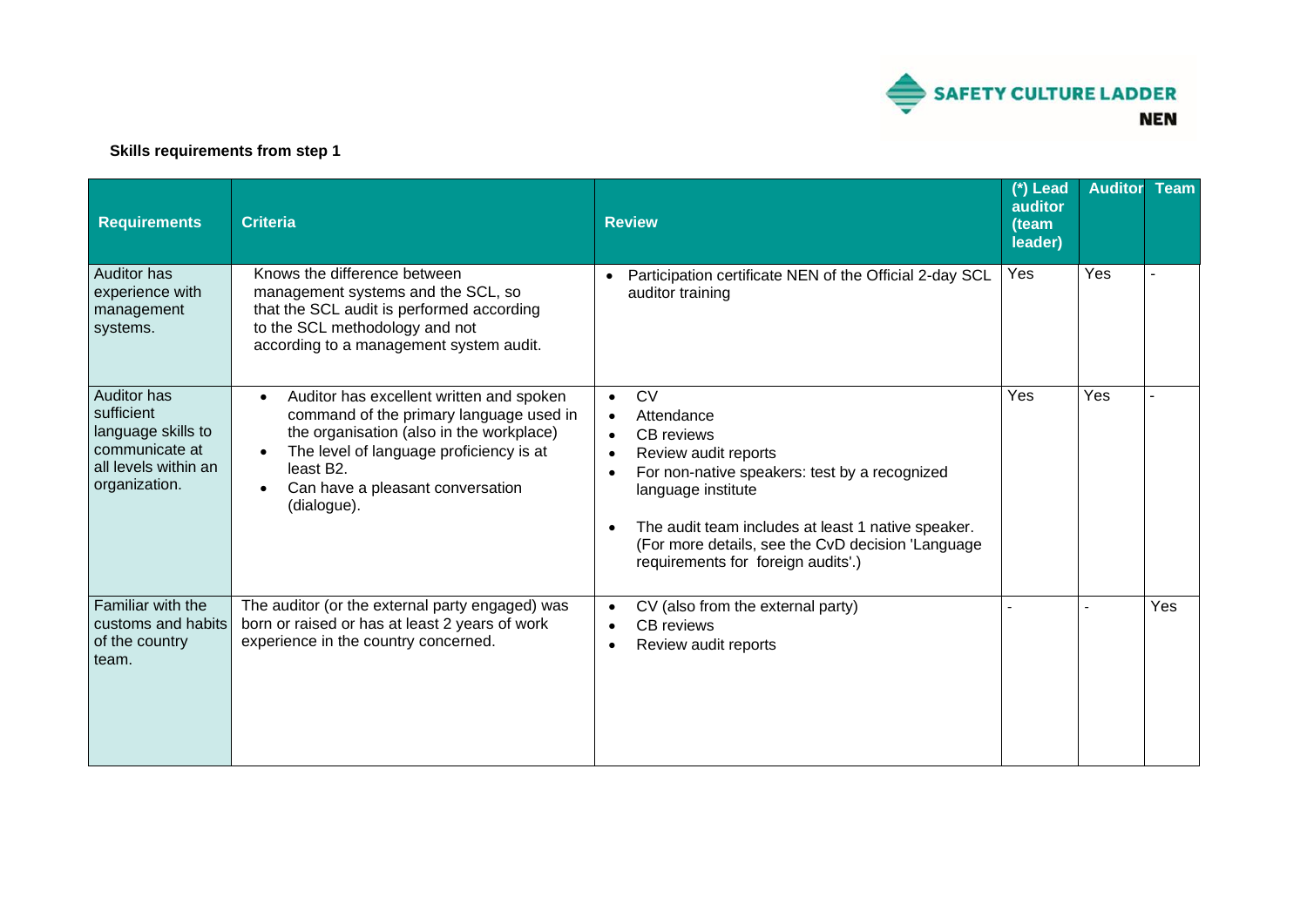

| <b>Requirements</b>        | <b>Criteria</b>                                                                                                                                                                                                                                                                                                                                                                                                                                               | <b>Review</b>                                                                                          | (*) Lead<br>auditor<br>(team<br>leader) | <b>Auditor</b> | <b>Team</b> |
|----------------------------|---------------------------------------------------------------------------------------------------------------------------------------------------------------------------------------------------------------------------------------------------------------------------------------------------------------------------------------------------------------------------------------------------------------------------------------------------------------|--------------------------------------------------------------------------------------------------------|-----------------------------------------|----------------|-------------|
| Good reporting<br>skills   | can summarize and analyze well;<br>can clearly report the points for attention and<br>improvement;<br>can provide a substantiation of the indicated<br>score;<br>can report in outline (focus on culture);<br>$\bullet$<br>can make a concise and fluently written report;<br>can distinguish main and side issues and<br>identify the main message;<br>writes in an active way: without using the<br>passive voice and knows how to captivate the<br>reader. | Attendance<br>$\bullet$<br>CB assessment / statement<br>$\bullet$<br>Review audit reports<br>$\bullet$ | Yes                                     | Yes            |             |
| Presenting<br>convincingly | Can present himself well, present the results of<br>an audit properly and can motivate/explain the<br>results.                                                                                                                                                                                                                                                                                                                                                | Attendance<br>CB assessment / statement                                                                | Yes                                     | Yes            |             |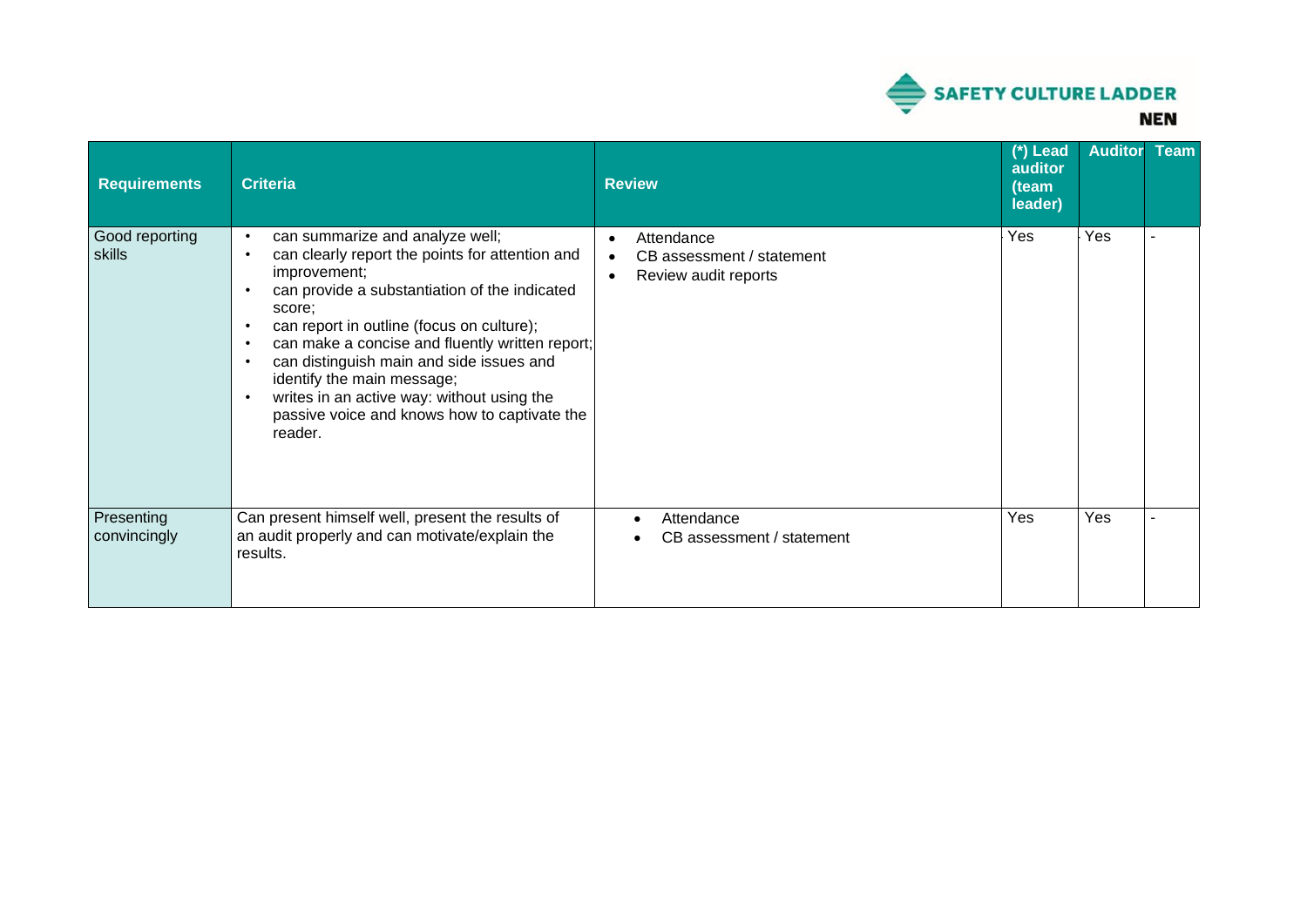

## **Skills requirements - Soft skills from step 1**

| <b>Requirements Criteria</b> |                                                                                                                                                                                                                                                                                                                                                                                                                                                                                                                                                                                                                                                                                                                                                                                          | <b>Review</b>                                              | (*) Lead<br>auditor<br>(team<br>leader) | <b>Auditor Team</b> |  |
|------------------------------|------------------------------------------------------------------------------------------------------------------------------------------------------------------------------------------------------------------------------------------------------------------------------------------------------------------------------------------------------------------------------------------------------------------------------------------------------------------------------------------------------------------------------------------------------------------------------------------------------------------------------------------------------------------------------------------------------------------------------------------------------------------------------------------|------------------------------------------------------------|-----------------------------------------|---------------------|--|
| Interview skills             | can apply good and different questioning<br>techniques, which results in the required<br>information;<br>can listen, summarize and ask questions - on 5<br>levels;<br>can observe well, is keen and alert;<br>can focus on the client during the audit, let the<br>client speak without interrupting;<br>can recognize differences in attitude and<br>behaviour;<br>can recognize the different levels of attitude<br>and behaviour;<br>can recognize nonverbal behaviour and body<br>language;<br>is analytical and can easily switch between<br>different tasks (responding to answers, etc.);<br>can create links between interview and<br>observations;<br>is neutral, has no prejudice, cannot be<br>$\bullet$<br>influenced (by the auditee);<br>is good at asking open questions. | • Attendance<br>•CB assessment / statement<br>• Assessment | Yes                                     | Yes                 |  |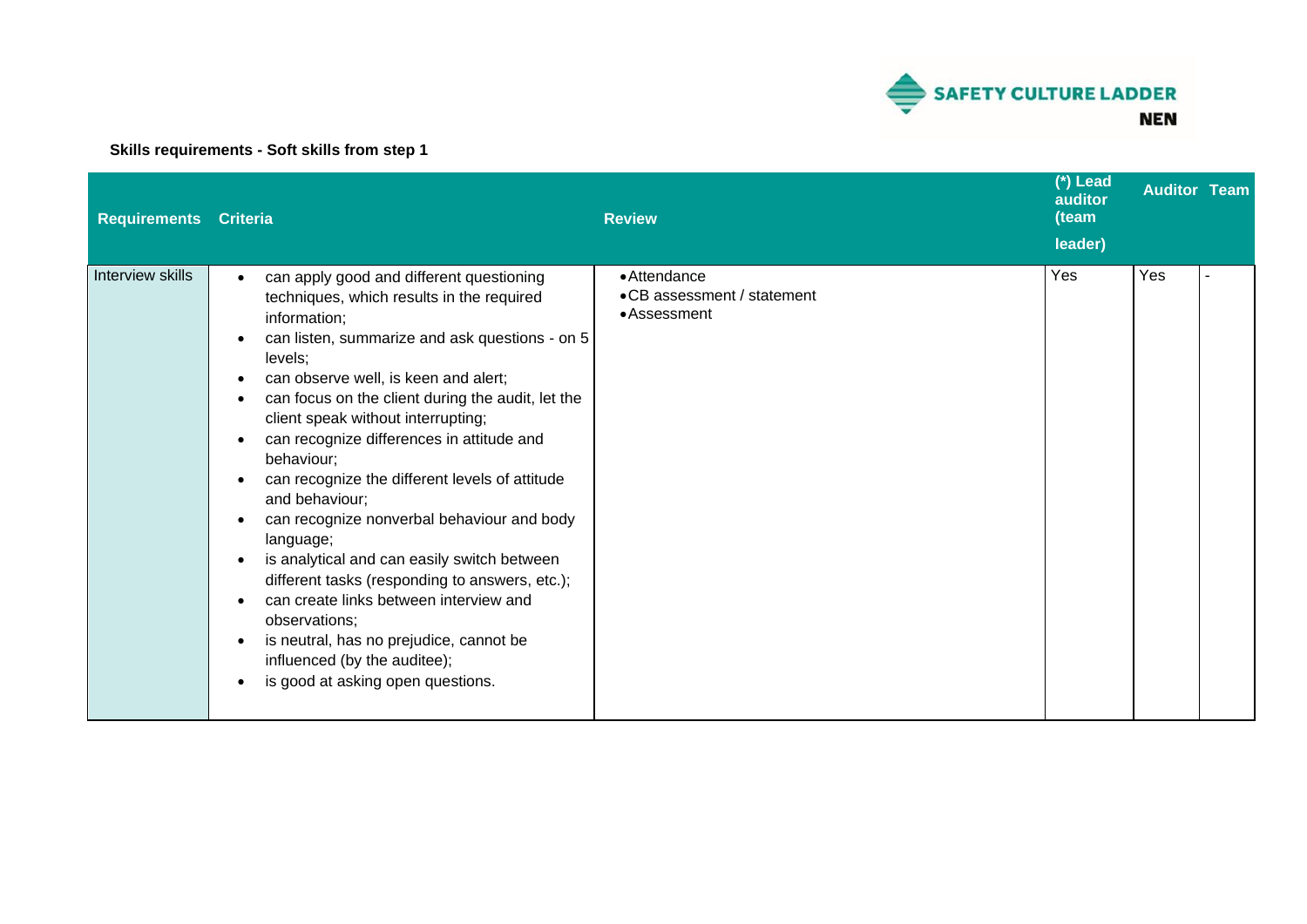

## **Requirements for personal characteristics from step 1**

| <b>Requirements</b>       | <b>Criteria</b>                                                                                                                            | <b>Review</b>                                                      | $(*)$ Lead<br>auditor<br>(team | <b>Auditor</b> | <b>Team</b> |
|---------------------------|--------------------------------------------------------------------------------------------------------------------------------------------|--------------------------------------------------------------------|--------------------------------|----------------|-------------|
| Social/Communicative      | Can create an environment where the<br>auditee feels comfortable answering<br>questions;<br>Can communicate pleasantly and<br>effectively. | Attendance<br>CB assessment / statement<br>Assessment              | leader)<br>Yes                 | Yes            |             |
| Diplomatic / Tactful      | Has tactful skills;<br>$\bullet$<br>Can stimulate or confront the auditee,                                                                 | Attendance<br>CB assessment / statement<br>Assessment              | Yes                            | Yes            |             |
| Calm, familiar appearance | Is not chaotic and nervous;<br>$\bullet$<br>Can create an environment where the<br>$\bullet$<br>auditee feels comfortable;                 | Attendance<br>$\bullet$<br>CB assessment / statement<br>Assessment | Yes                            | Yes            |             |
| Attentive/Interested      | Takes the time for the auditee;<br>$\bullet$<br>Let the auditee speak without interrupting<br>and listens carefully.                       | Attendance<br>CB assessment / statement<br>Assessment              | Yes                            | Yes            |             |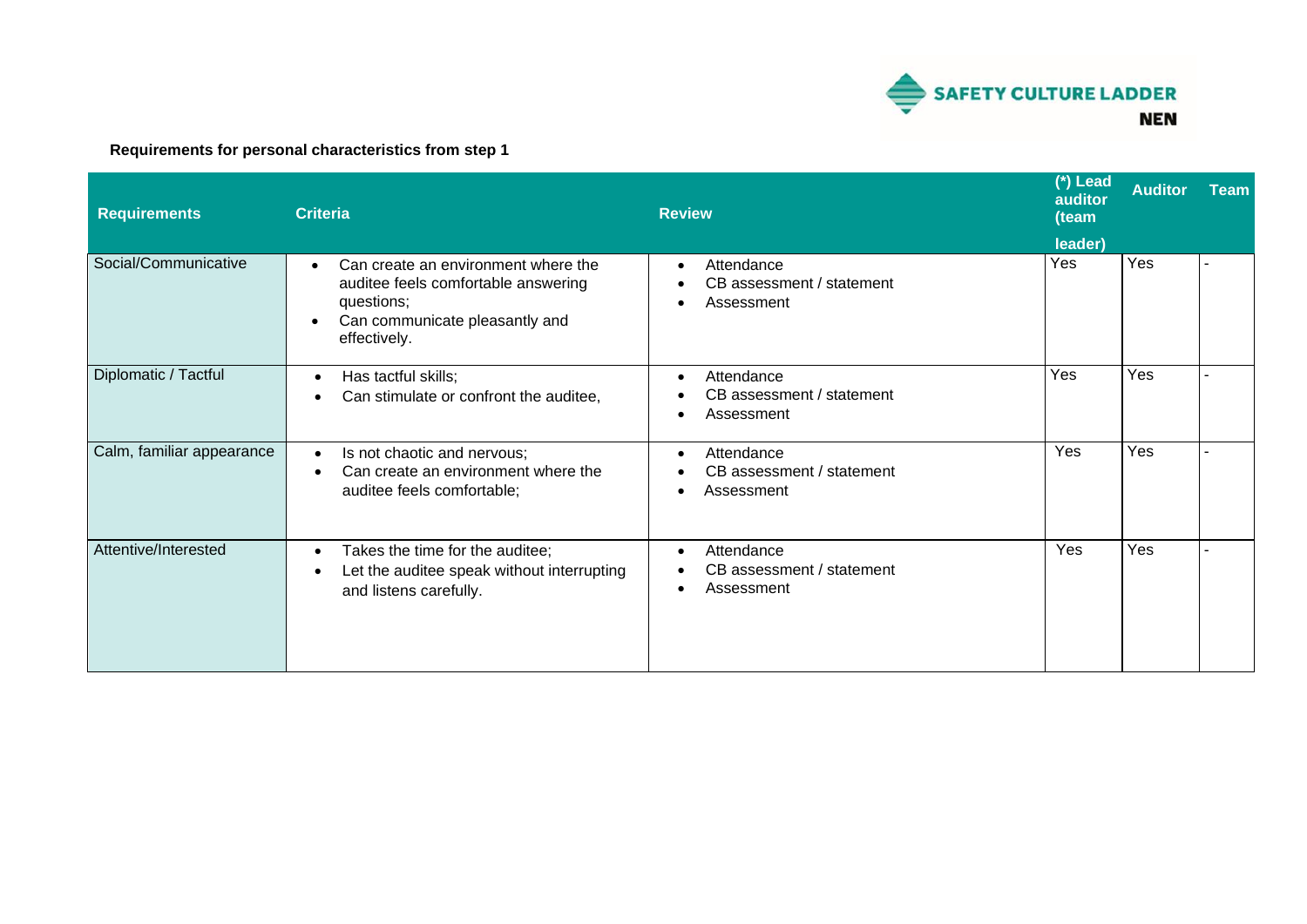

## **Keeping the qualification**

| <b>From</b><br>step 1 | <b>Requirements</b>                                         | <b>Criteria</b>                                                                                                                                                                                                                                                                             | <b>Review</b>                                                                                                                                                                                                                                                                            | (*) Lead<br>auditor<br>(team | <b>Auditor Team</b> |     |
|-----------------------|-------------------------------------------------------------|---------------------------------------------------------------------------------------------------------------------------------------------------------------------------------------------------------------------------------------------------------------------------------------------|------------------------------------------------------------------------------------------------------------------------------------------------------------------------------------------------------------------------------------------------------------------------------------------|------------------------------|---------------------|-----|
| $\overline{1}$        | Participation in the<br>annual<br>harmonization day<br>NEN. | Mandatory attendance on auditor's day.                                                                                                                                                                                                                                                      | Attendance registration NEN                                                                                                                                                                                                                                                              | Yes                          | Yes                 | Yes |
| $1$ t/m $3$           | Regular audits                                              | At least 20 days over the past 2 years (including preparation<br>and reporting), of which at least 5 days per year on site Safety<br>Ladder audits performed in the past year.<br>1x per 3 years a monitoring/review on-site by an experienced<br>CB auditor, in accordance with ISO 17021. | Audit log (dispensation<br>$\bullet$<br>possible due to market<br>conditions)                                                                                                                                                                                                            | Yes                          | Yes                 |     |
| $\overline{4}$        | Very regular audits                                         | At least 35 days in two or three completed audits over the past<br>2 years, of which at least 10 days per year on site, of which at<br>least 20 on step 3.<br>1x per 3 years a monitoring/review on site by an experienced<br>CB auditor, in accordance with ISO 17021.                     | Audit log<br>$\bullet$<br>Reporting<br>$\bullet$<br>monitoring/attendance by<br>team leader<br>For new CBs who do not yet<br>$\bullet$<br>perform sufficient audits on<br>the SCL, it is checked<br>whether at least 2 audits on<br>step 3 have been performed<br>in the past 12 months. | Yes                          | Yes                 |     |